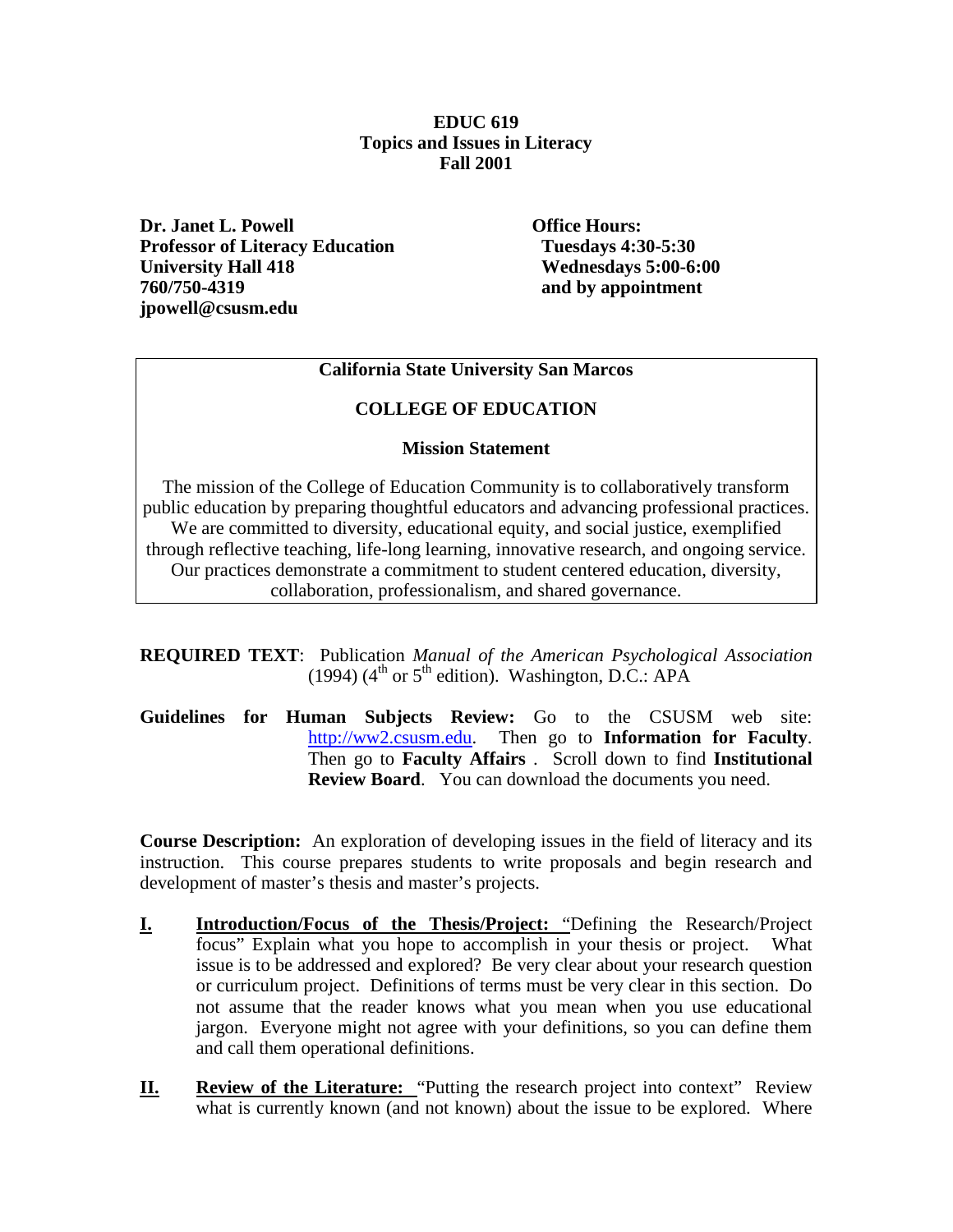is the field of literacy in terms of what is happening with your topic? Try to put your project/issue in a theoretical context. On what theories/principles are you basing your project? What are your assumptions? What has informed your own thinking about this project? The review of the literature puts the project into perspective and lets the reader know why the project is of significance.

- **III. Methodology** "Research/Project Designs and data collection" How will the research/project be conducted? What must be done in order for you to accomplish your goals? How will you collect data and how will you analyze it? In the introduction to this section, you must cite research that supports using this methodology that you feel is appropriate and give a clear rationale. The remainder of this section may simply be a description of what you did.
- **IV. Anaylsis/Conclusions** What were the results of your research or what did you learn from designing your project?What are the implications of your findings? What recommendations would you make for future study? What questions did your project raise for you? What other kinds of research would be helpful to the field? How will the findings be presented to a wider audience?
- **V. Presentation of your work** Write an abstract of 25-50 words describing your project that could be used to submit your research/project to a conference. Using this as a cover page for your handouts, you will present your work to colleagues, professors, first and second year master students, and other guests at the end of spring semester. You will have 15-20 minutes to present your project. If you want to begin to pull this together, see the attached guidelines.

**Final Paper:** Your final paper should be polished and in APA format. The second page should include a signature page for two peers who completed the final proofreading and a page for your advisor and second reader to sign. Final thesis/projects must comply with library guidelines to become part of the library collection (see attached guidelines) **GRADING**

| Attendance/Participation  |                | 100pts.   |                |
|---------------------------|----------------|-----------|----------------|
| <b>Introduction/Focus</b> |                | 20 pts.   |                |
| Review of the literature  |                | 30 pts.   |                |
| Methodology               |                | 20 pts.   |                |
| Analysis/Conclusions      |                | $20$ pts. |                |
| Abstract                  |                | $10$ pts. |                |
|                           | Grading Scale: |           |                |
| $\mathbf{A}$              | 190-200 points | $B -$     | 166-169 points |
| $A -$                     | 184-189        | $C+$      | 158-165        |
| $B+$                      | 178-183        | C         | 152-157        |
| B                         | 170-177        | $C-$      | 148-151        |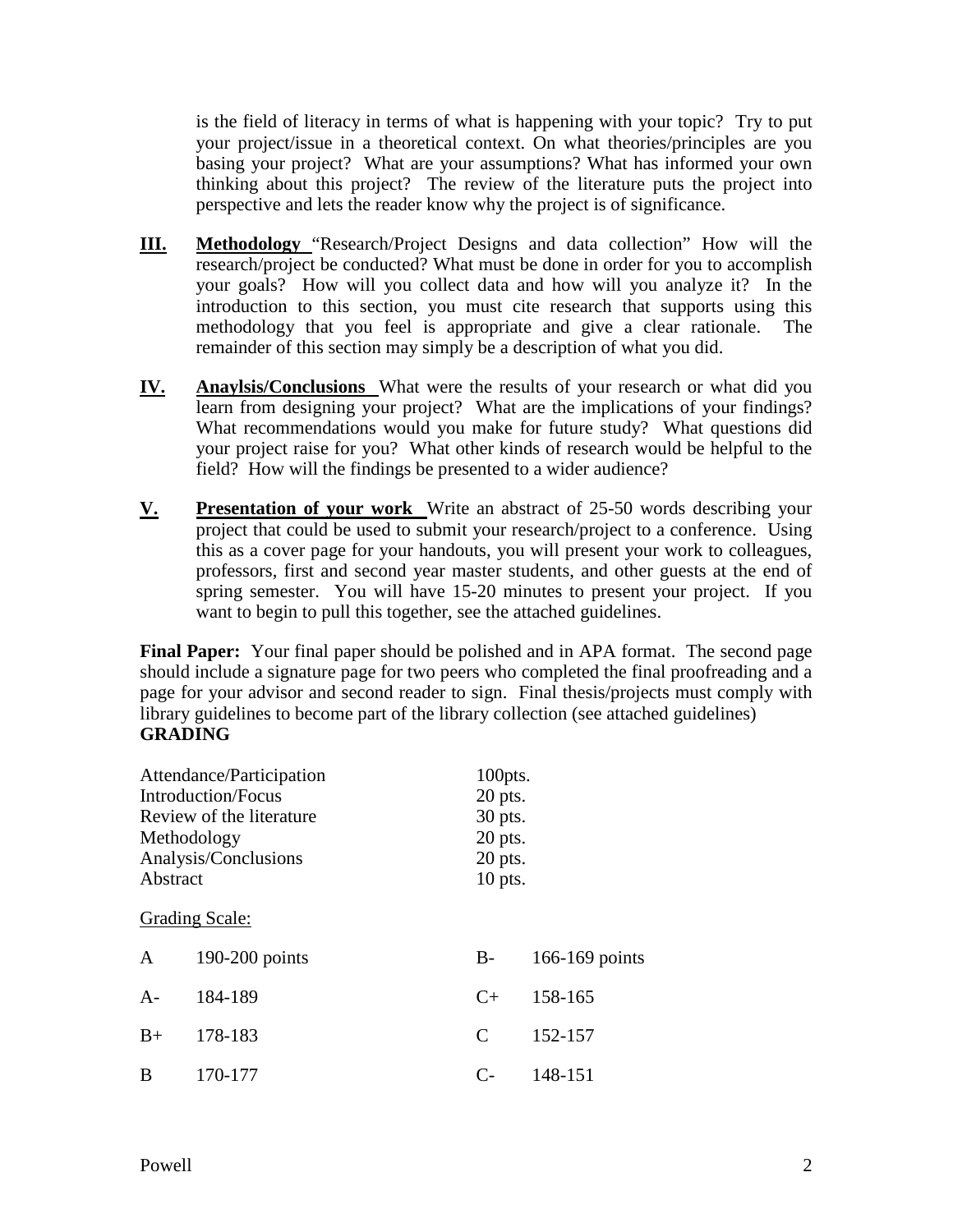## **COE Attendance Policy**

Due to the dynamic and interactive nature of courses in the College of Education, all students are expected to attend all classes and participate actively. At a minimum, students must attend more than 80% of class time, or s/he **may not receive a passing grade** for the course at the discretion of the instructor. Individual instructors may adopt more stringent attendance requirements. Should the student have extenuating circumstances, s/he should contact the instructor as soon as possible.

A good student is one who adheres to standards of dependability and promptness. If you miss more than two class sessions or are late (or leave early) for more than three sessions, you cannot receive an A. If you miss more than three class sessions you cannot receive a B. Late assignments will be penalized by a 5% deduction in points for each weekday late. After two weeks, late assignments will be given a zero. If you have extraordinary circumstances in your life which will impact your assignments, please let me know. I want you to be able to stay in school and succeed. If you have any questions or concerns, please feel free to come in and speak with me about them.